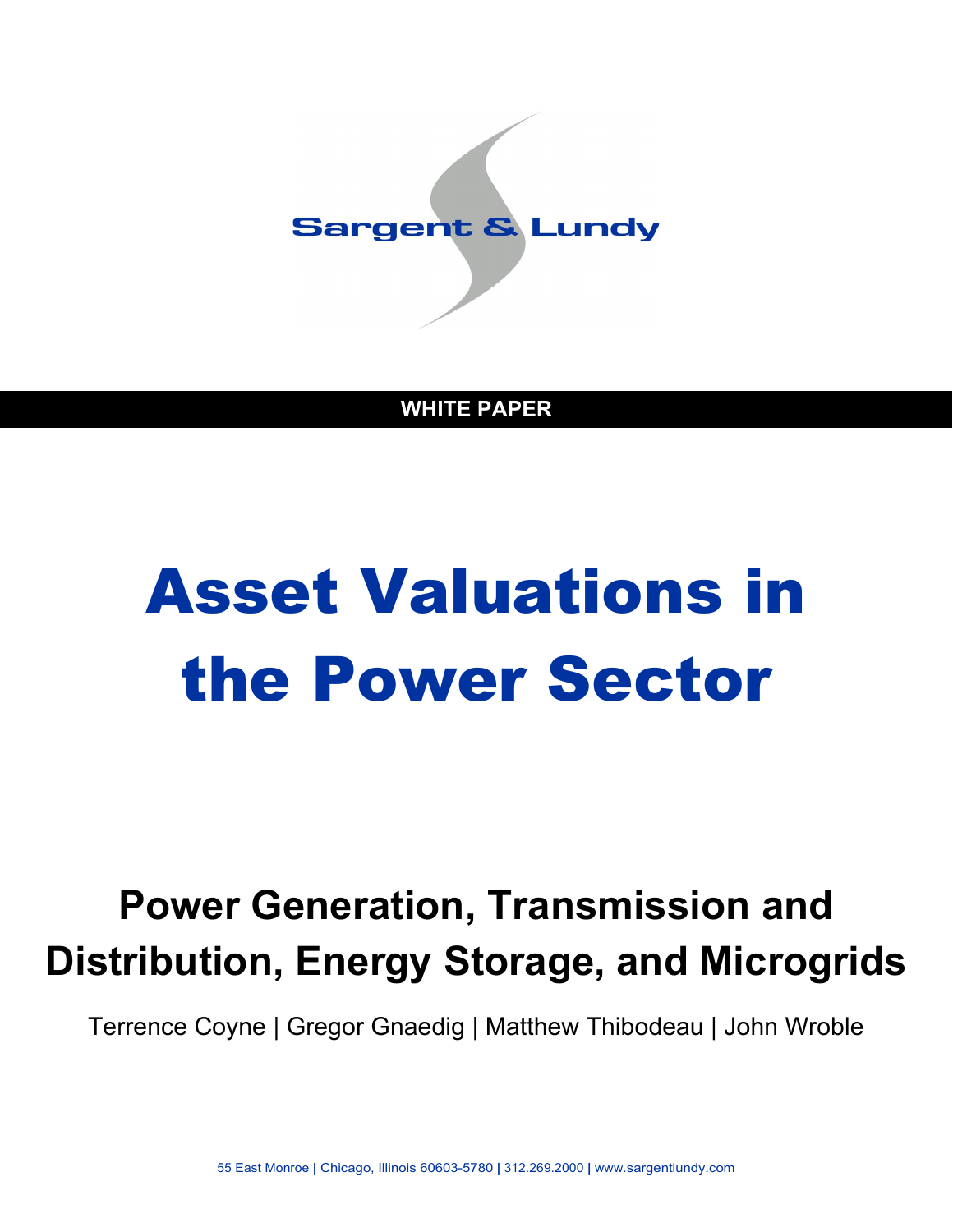

#### **Contents**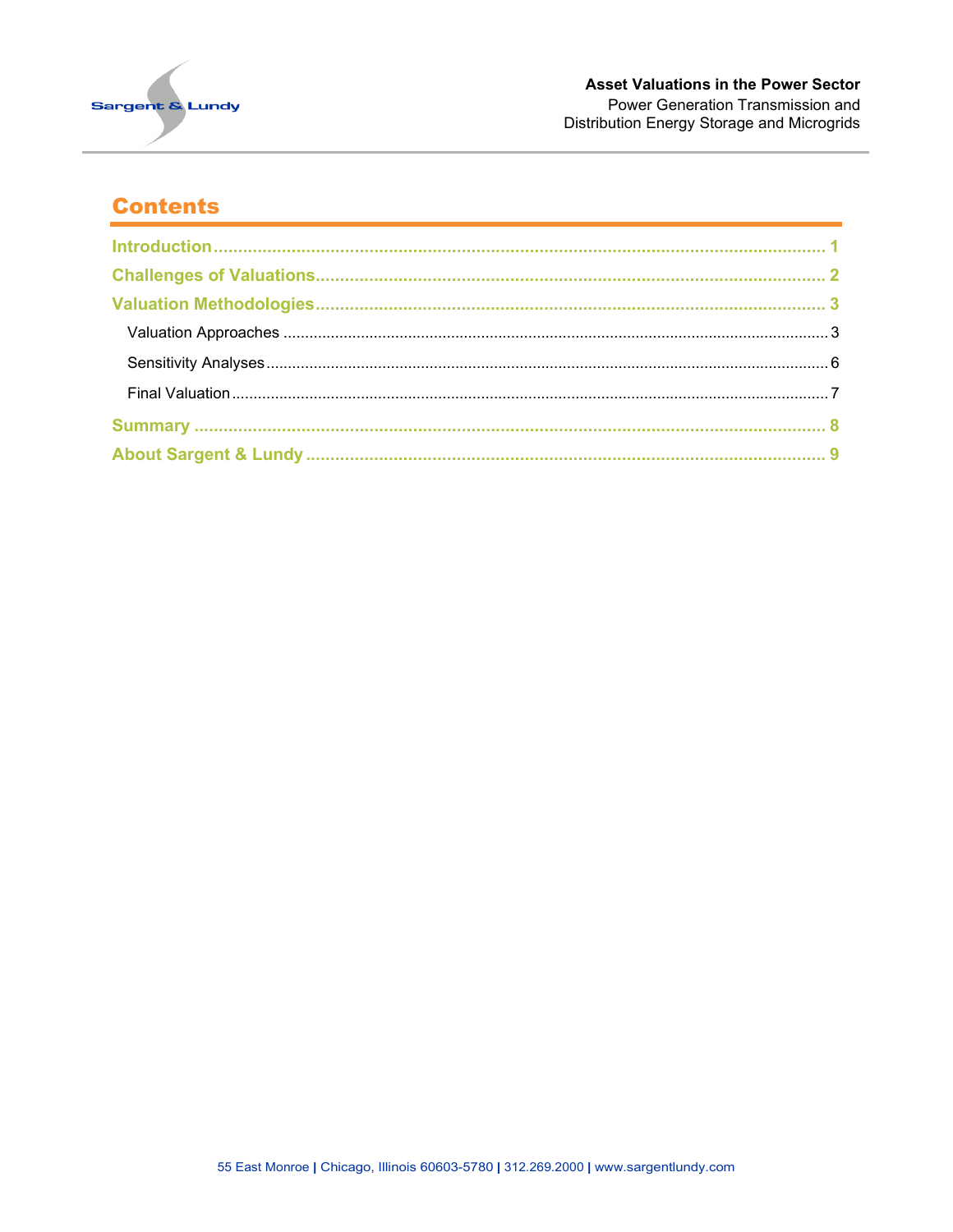

#### **Asset Valuations in the Power Sector** Power Generation, Transmission and Distribution, Energy Storage, and Microgrids — 1

## Introduction

<span id="page-2-0"></span>Asset valuation is a complex but vitally important task for any organization involved in the development, financing, investing, or operation of power generation, transmission, distribution, and energy storage assets. Today's energy industry is rapidly evolving; the questions surrounding changing energy regulations and subsidies, the tradeoffs between new and old power technologies, the long-term price of natural gas, and the often-volatile financial markets all combine to make utility asset valuations challenging. Accurate valuations must be based on a keen understanding of power technologies and the industry with in-depth knowledge of technology costs, revenue drivers, and the regulatory landscape. Sargent & Lundy has worked in the electric power industry since our founding in 1891, meaning we possess an understanding of the electric power industry that is unparalleled. We have designed facilities from billion-dollar nuclear stations to much smaller distributed solar installations. This depth of experience provides a significant advantage to our clients and sets Sargent & Lundy apart from others in the industry.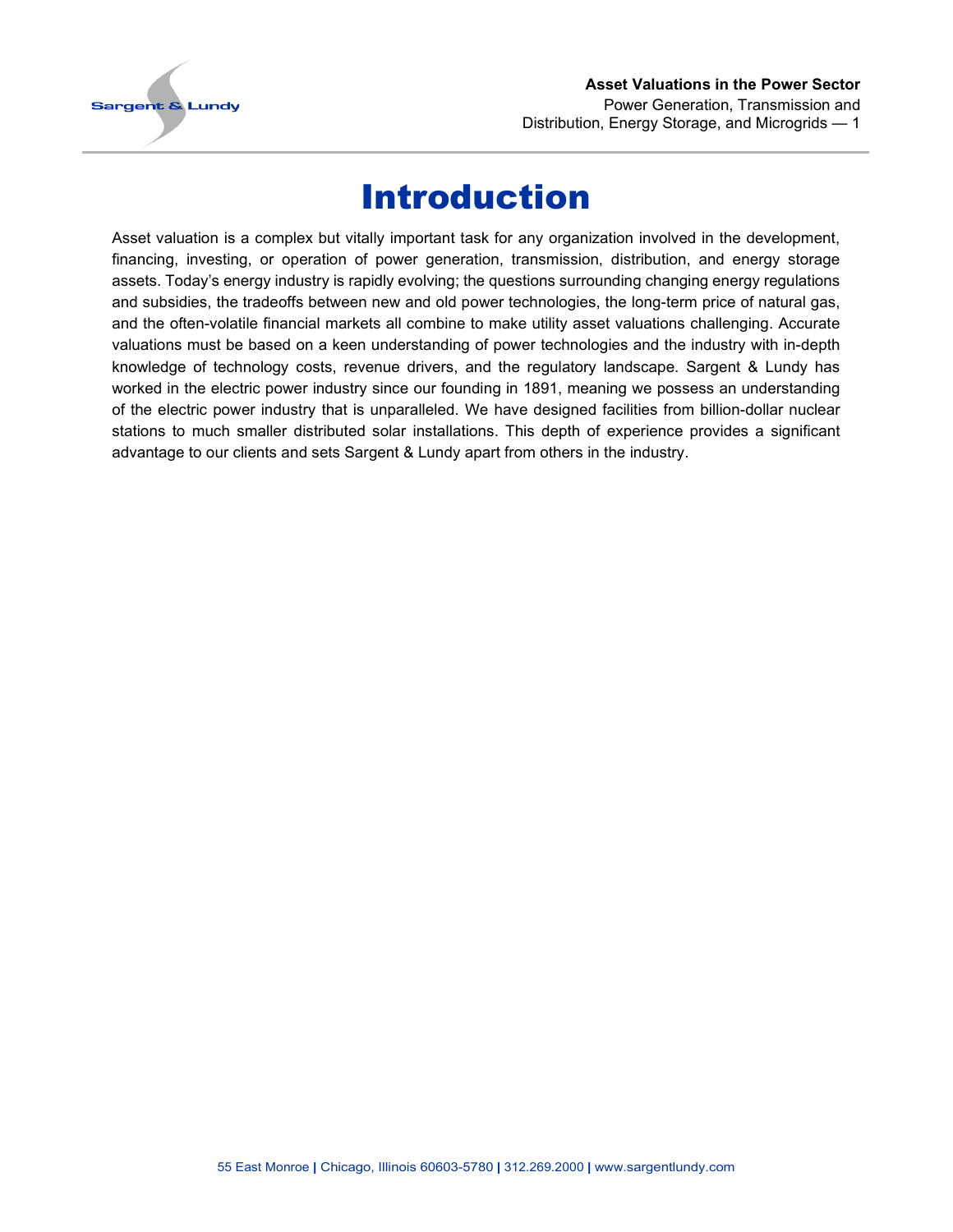

## Challenges of Valuations

<span id="page-3-0"></span>On a macro level, most electric utility assets are illiquid—they do not change ownership very frequently. It can be challenging to easily establish a fair market value. A careful analysis of the underlying project details and the energy market must be undertaken to establish proper valuations. Decisions regarding financing and development often center on the opportunity costs of different technologies. Many common questions for potential investors or developers arise from the fact that changing commodity prices and technological advancements over the last decade have caused a swift change in the generation landscape. Proper valuations and associated recommendations require a strong knowledge not only of the details of the specific generation asset, but also a sense for where the energy industry is moving in the future. Additionally, changing regulations, energy subsidies, and the state of financial markets can all have a sizeable impact on valuations. Integrating each of these different elements helps to illuminate the challenge of making accurate valuations—any organization engaged in determining the fair market value of a generation asset must be able to quantify the impacts.

*Proper valuations and associated recommendations require a strong knowledge not only of the details of the specific generation asset, but also a sense for where the energy industry is moving in the future*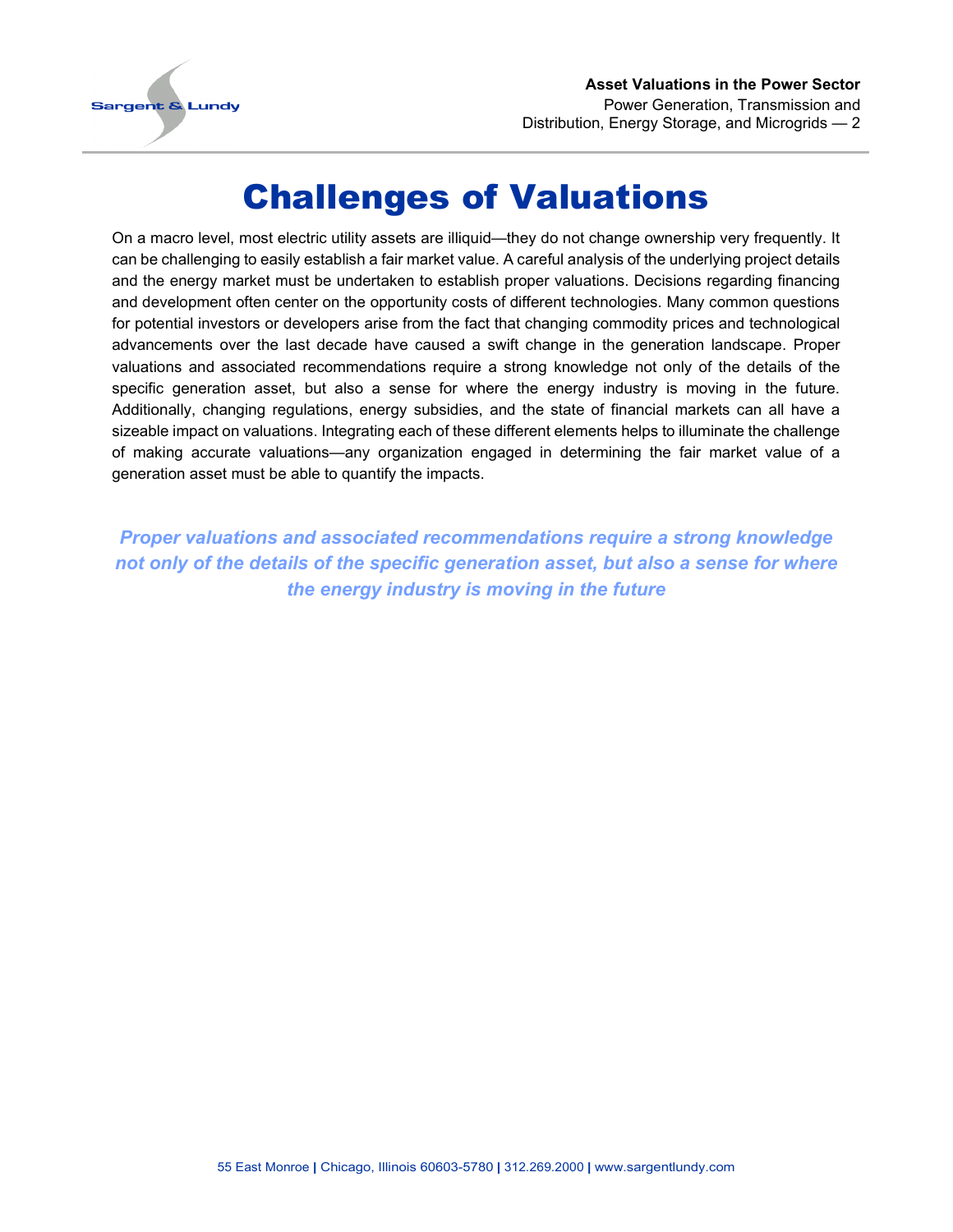

## Valuation Methodologies

<span id="page-4-0"></span>In general, valuation methodologies fall into three distinct categories: an income-based approach, a sales comparison approach, and a cost approach. Each method is suited to particular situations. Ideally, a valuation would consider two or more methods to have independently derived evidence of where fair market value of an asset lies. The key elements of each method are explored below.

#### <span id="page-4-1"></span>Valuation Approaches

#### *Income-Based Valuation Approach*

The income-based approach attempts to quantify the future economic benefits and costs of a generation asset to establish the fair market value. This valuation approach follows the theory that the current value of an asset is the sum of its discounted future cash flows. The valuation is based on the understanding that an informed purchaser will not be willing to pay more for a facility than could be earned by instead undertaking a different investment that has a comparable risk profile. Cash flows are derived from several different financial inputs, including projected revenues, expenses, depreciation, taxes, and potential subsidies. All cash flows are discounted to the present value using an appropriate discounting rate, such as a weighted average cost of capital. The weighted cost of capital is dependent on appropriate assumptions about capital structure, risk profile, financial markets, and taxes. The following flow chart provides a high-level illustration of how the different inputs combine to yield a valuation:



A challenge for the income approach lies in the difficulty of forecasting the future, whether that centers on the merchant power market, changing regulations and subsidies, or technological advancement. Often a series of educated assumptions must be made to forecast future years; however, a valuation is only as accurate as the assumption on which it is based. A sensitivity analysis can be used to quantify the degree of impact each assumption has upon the overall valuation. See below for more information on sensitivity analyses.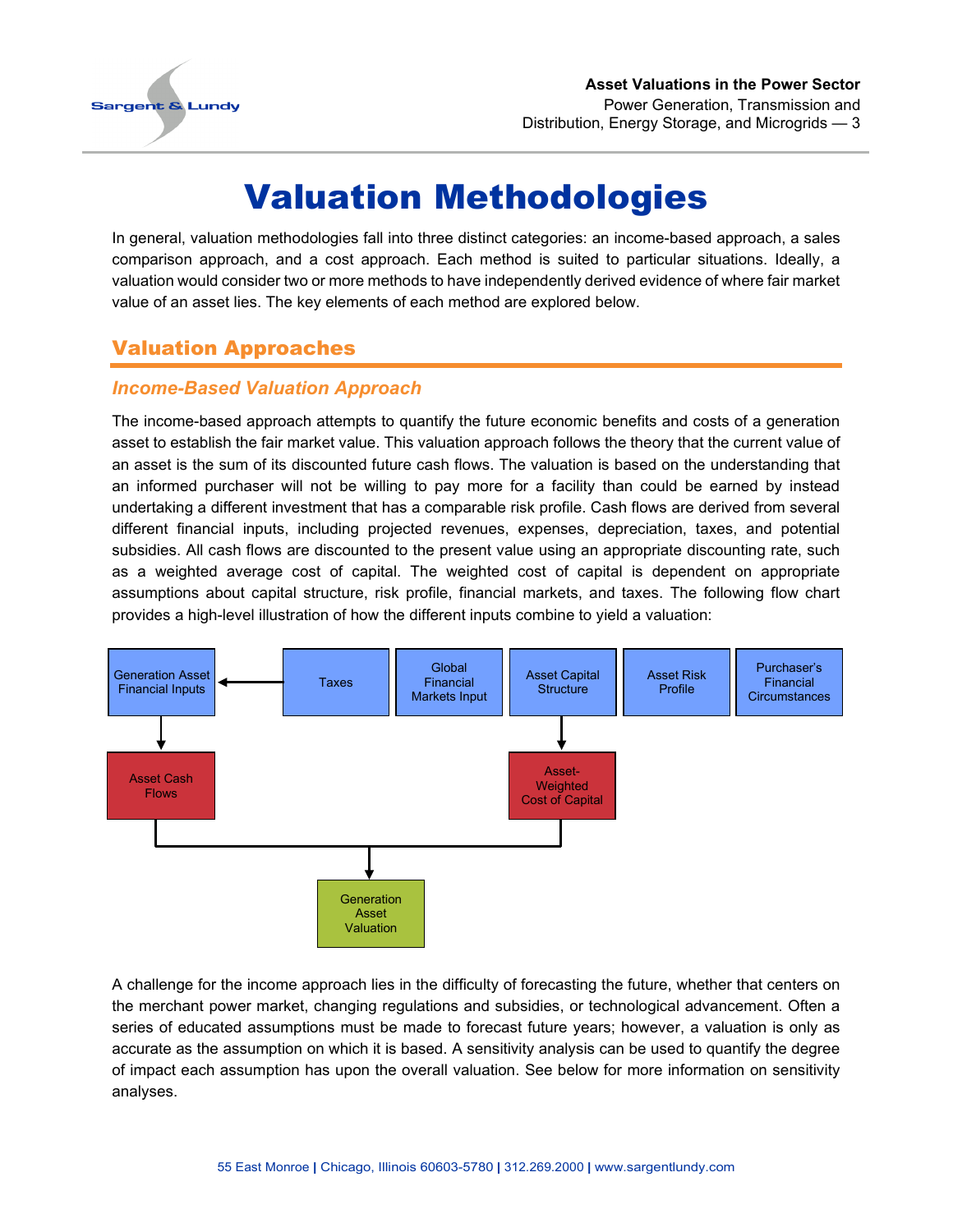**Sargent & Lundy** 

A common way of quantifying the degree of equity risk attached to the generation asset is to start with a comparison to similar assets and then adjust accordingly based on variables unique to the asset in question.

Another fundamental challenge for the income-based valuation approach is determining the proper discount rate, or weighted average cost of capital. The weighted average cost of capital should reflect a financing structure suitable for the generation asset, the risk profile of the asset, the financial circumstances of the purchaser, and the financial market. Typically, a mix of debt and equity are used to finance such projects. The cost of debt reflects current market interest rates for debt at the appropriate credit rating. Similarly, the cost of equity is a risk-adjusted equity return based on the market

return for equity, an associated market risk premium for the particular generation asset, and the market risk-free rate. A common way of quantifying the degree of equity risk attached to the generation asset is to start with a comparison to similar assets and then adjust accordingly based on variables unique to the asset in question.

Sargent & Lundy uses the income-based valuation approach to value generating assets with defined future income streams. This method is also useful for unique or uncommon generation assets for which recent similar valuations (often referred to as "comparables") may be sparse or not exist at all. Generally, an income-based approach is superior to other valuation methods because it concentrates on the underlying ability of the asset to generate future cash flows, providing a means of accounting for the market and operating environment in which the facility is to be used. However, there are times where it is not possible to use an income-based approach, such as when an asset does not earn income. This would apply to many transmission and distribution systems. In these instances, other methods must be employed.

#### *Sales Comparison Approach*

The sales comparison approach is a method that can be used to value an electric utility asset when there are a sufficient number of comparable assets that have recently transferred ownership. For large generation facilities, it may be challenging to find enough similar assets that can be used for comparison. Transactions (i.e., buying and selling) of electric utility assets are sometimes done in portfolios, or groups of assets, which means that the exact price of individual assets is not publicly available or is confidential. Additionally, comparable assets may not be similar enough to the unvalued asset to allow for a direct comparison. In these cases, adjustments must be made to reconcile differences between the comparable assets and the asset to be valued. Statistical techniques, such as multi-variable regression and other methods, may be employed to reconcile any differences. The flow chart below provides a high-level illustration of the sales comparison approach.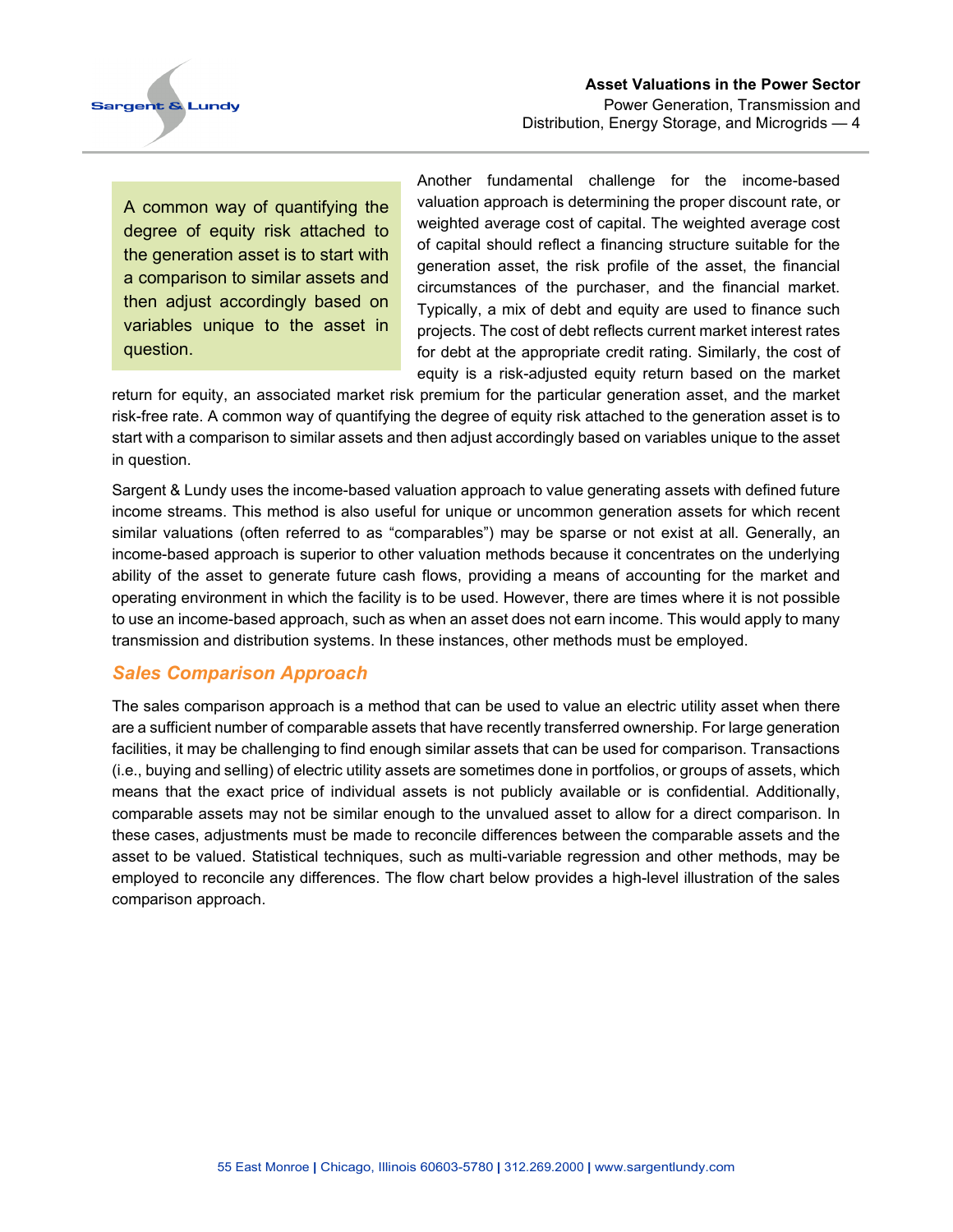

#### **Asset Valuations in the Power Sector** Power Generation, Transmission and Distribution, Energy Storage, and Microgrids — 5



#### **Figure 1 — High-Level – Sales Comparison Approach**

As mentioned, the sample size of comparable asset transactions must be sufficiently large to allow for meaningful comparison. Additionally, the comparable assets must be similar enough to the unvalued asset to allow for an accurate valuation. It is also important to note that differences between geographical regions can skew comparable values. For example, regulations and subsidies tied to specific locations might be different and therefore must be adjusted for when using this valuation approach. On a more general level, using comparable asset values in a valuation inherently assumes that each comparable asset's transaction price accurately reflects its fair market value. The transaction price and the fair market value of an asset are not always mutually inclusive. The impact of mispriced assets in the data sample may be controlled by incorporating other information sources and valuation methodologies.

This method can often be used on projects in the wind or solar generation sector, where the individual generation assets are often similar from location to location. However, regulatory differences between locations would need to be accounted for to provide an accurate valuation. Sargent & Lundy typically uses this valuation method for generation assets where there is a large sample size of comparable asset transactions.

#### *Cost-Based Valuation Approach*

The replacement cost-based valuation approach is a method based on the economics of substitution. This approach determines the cost to replicate or replace an identical asset, and it is based on the assumption that an informed purchaser would not pay more for the facility than the cost to construct a substitute facility. This method may be the ideal method to use when there is no revenue stream. For example, Sargent & Lundy has used a cost-based valuation approach to determine the fair market value for transmission lines, substations, converter stations, and a host of other asset types for a variety of clients.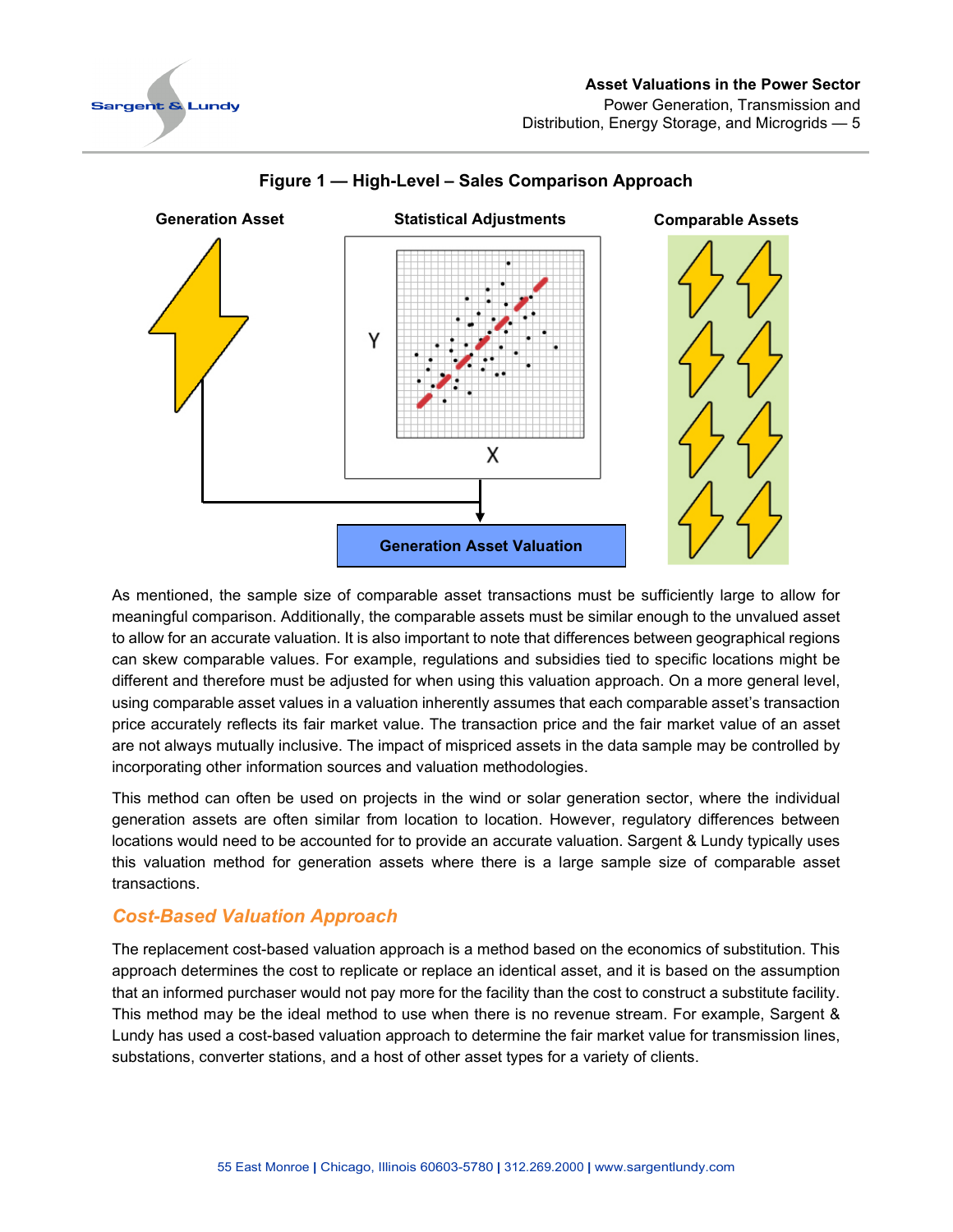

Some challenges specific to a cost-based valuation approach stem from the fact that construction costs and depreciation can be difficult to measure. For example, determining the cost to replace an old facility with another, equally depreciated facility is often not a straightforward calculation due to the difficulty in quantifying physical, technological, and economic depreciation. Additionally, this approach is by its nature subject to the market conditions of the present day. Changes in energy prices in the future, technological advancements, and changing regulations all have the potential to limit the accuracy of this valuation method, particularly for generation assets. The valuation must also consider the potential that permitting, right of way, transmission access, and other factors may not be easily valued and are not always replaceable.

#### <span id="page-7-0"></span>Sensitivity Analyses

Sensitivity analyses are a valuable tool that can help illuminate the degree to which deviations in the input variables affect the final valuation. The following graph presents a simplified sensitivity analysis for a hypothetical income-based valuation. In this example, the input variables shown (inflation rate, return on equity, the federal tax rate, and the equity fraction) are first individually increased by 20% and then decreased by 20%. Only one variable is changed at a time. The resulting impacts upon the baseline valuation are then plotted:



**Figure 2 — Hypothetical Simplified Sensitivity Analysis**

**Change in the Baseline Valuation (Millions of \$)**

This is a simplified example for illustrative purposes; a thorough sensitivity analyses would involve adjusting a greater number of the input variables and having the experience to apply a meaningful range of adjustments. If enough information is known about the input variables, sensitivity analyses can also be approached probabilistically, allowing for valuations with associated degrees of statistical confidence.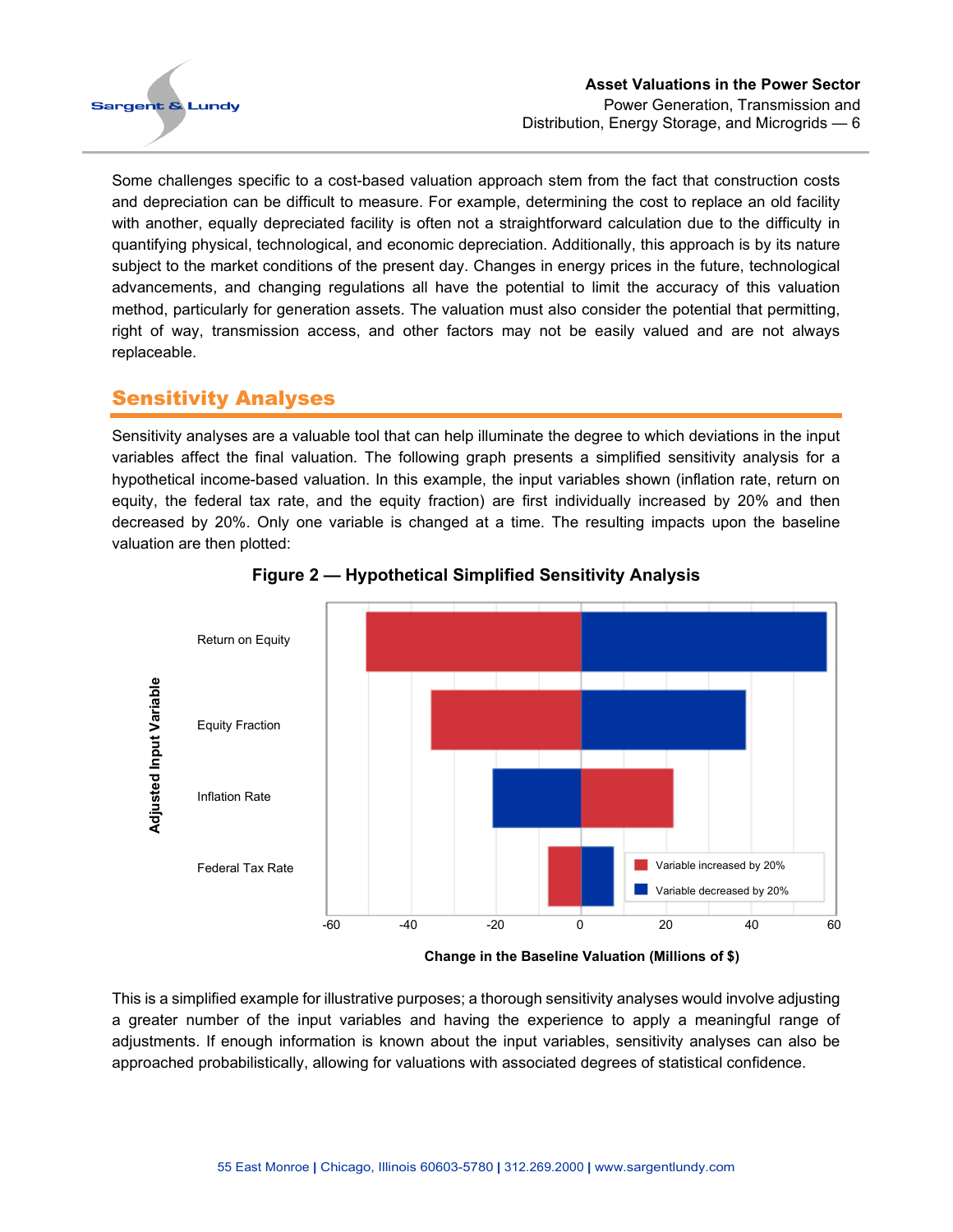

#### <span id="page-8-0"></span>Final Valuation

Each of the three valuation methods discussed can be used to approximate the fair market value of an electric utility asset. Given that each method is calculated independently from one another, it is recommended to use as many methods as possible to provide a level of confidence that the final valuation is an accurate reflection of fair market value. If enough information is available, the weightings attached to each method's valuation are adjusted if certain methods are deemed to carry more influence on the final valuation. As mentioned previously, an income-based approach is often superior to other valuation methods because it concentrates on the underlying ability of the asset to generate future cash flows; therefore, the results from this approach are typically given the highest weighting.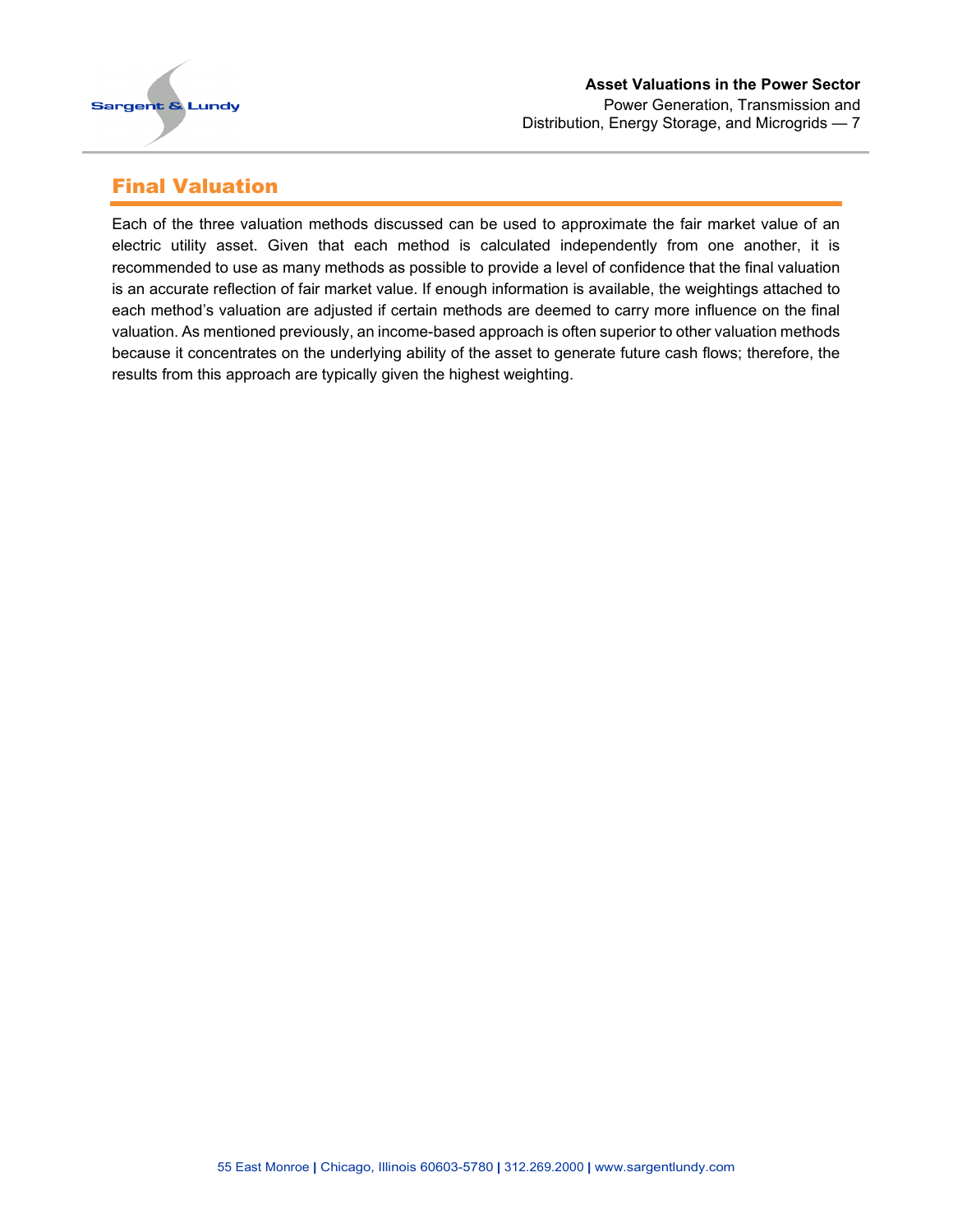

#### **Asset Valuations in the Power Sector** Power Generation, Transmission and Distribution, Energy Storage, and Microgrids — 8

### Summary

<span id="page-9-0"></span>Asset valuations are essential for any organization in the energy industry involved in development, financing, investing, or operation. They are complex, requiring a strong understanding of the technical and economic aspects of utility assets and the markets in which they are financed, developed, and operated. What sets Sargent & Lundy apart is our ability to leverage our experience and expertise in the power generation industry, both technical and economic. We offer valuation services, often in conjunction with our technical and financial due diligence services that provides sellers, prospective purchasers, lenders, investors, and other stakeholders with informed guidance regarding the market value of generation, transmission, distribution, and energy storage assets. With 125 years of experience in the power generation industry, a culture of quality and attention to detail, and a diverse staff of experienced engineers and financial experts, Sargent & Lundy has been able to provide reliable utility asset valuations for clients around the globe.